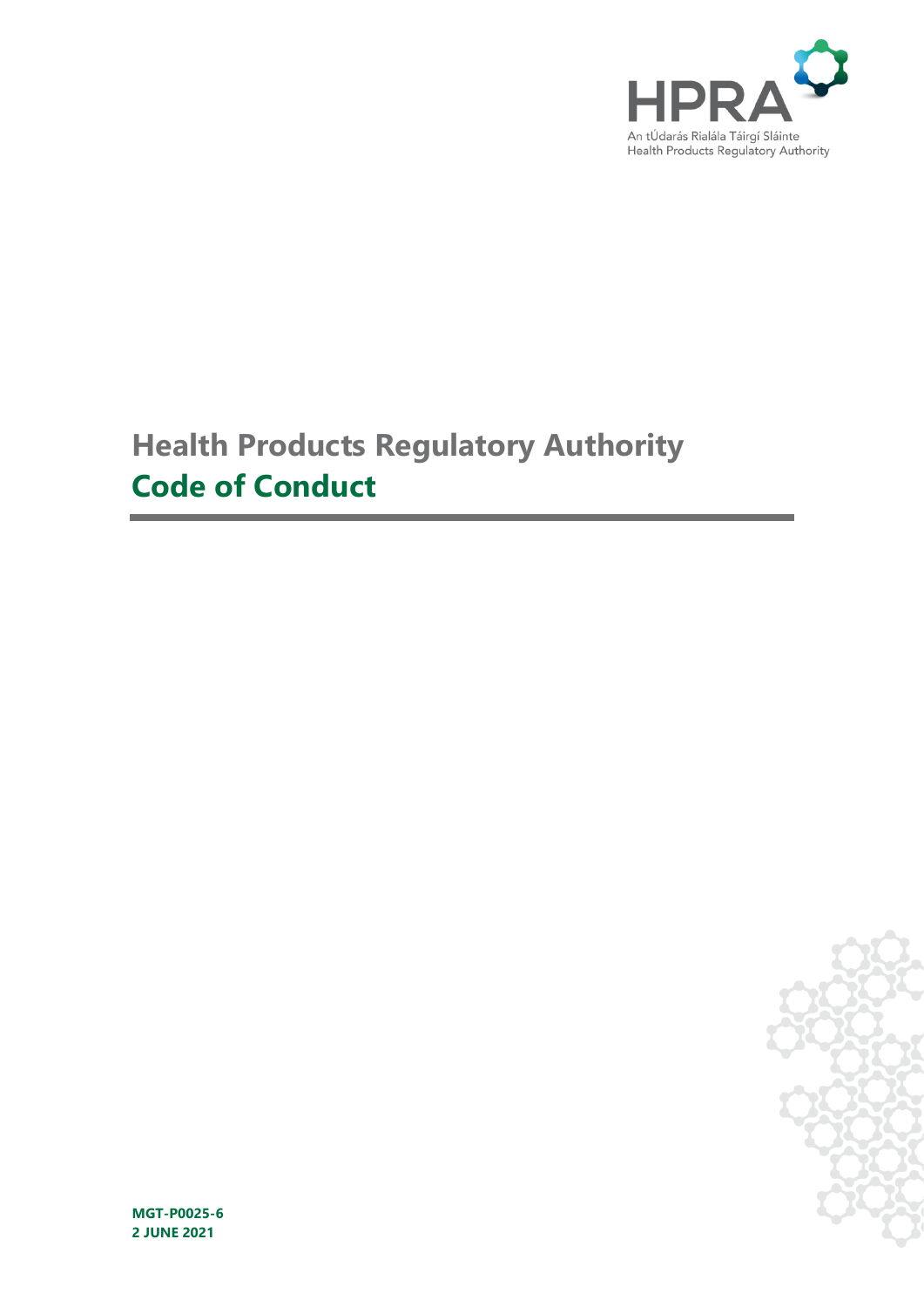# **CONTENTS**

| 1              | <b>SCOPE</b>                              | 3              |
|----------------|-------------------------------------------|----------------|
| $\overline{c}$ | <b>INTRODUCTION</b>                       | 3              |
| 3              | STANDARDS OF INTEGRITY                    | 4              |
| 3.1            | Improper influence                        | 4              |
| 3.2            | Conflicts of interest                     | 4              |
| 4              | STANDARDS OF SERVICE                      | 5              |
| 4.1            | Disclosure of information                 | 5              |
| 4.2            | Respect for the law                       | 6              |
| 4.3            | <b>Financial transactions</b>             | 6              |
| 4.4            | Professionalism                           | 7              |
| 4.5            | Fairness                                  | 7              |
| 5              | <b>BEHAVIOURS AT WORK</b>                 | $\overline{7}$ |
| 5.1            | Loyalty                                   | 7              |
| 5.2            | Regard for resources                      | 8              |
| 5.3            | Fraud, wrongdoing and unethical behaviour | 8              |
| 6              | WORK / EXTERNAL ENVIRONMENT               | 8              |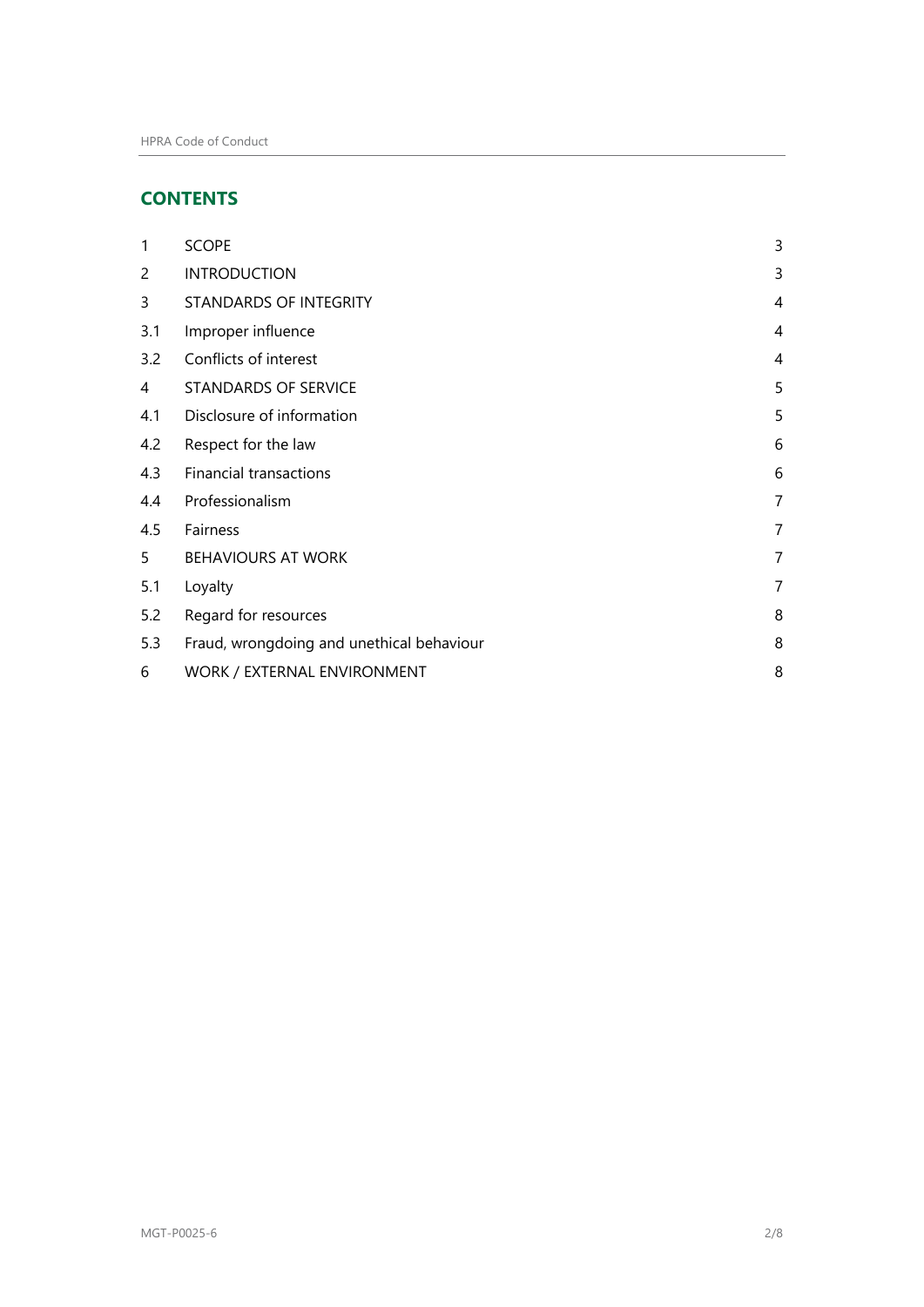# <span id="page-2-0"></span>**1 SCOPE**

This Code of Conduct sets out the values, standards and principles of ethics and behaviour which apply to those working in the HPRA or involved in its activities.

The requirements outlined in this document apply to the members of the HPRA (appointed by the Minister for Health under Section 7 of the Irish Medicines Board Acts 1995 and 2006 (hereafter referred to as 'members of the Authority'), to its committees, subcommittees and working parties, and experts, and to all staff of the HPRA, whether full-time or part-time, and to staff on special leave such as career breaks, except where specific requirements only apply to staff at work. In the context of this document, 'Authority, committees, external experts and staff' is taken to include all of the above groups.

Specific rules on conflicts of interest are detailed in a separate document, the HPRA Conflicts of Interest Policy.

# <span id="page-2-1"></span>**2 INTRODUCTION**

The HPRA's mission is to regulate medicines and devices for the benefit of people and animals. Its role has a significant impact on the availability of products which are safe and effective to use and which contribute to the health of patients, users and animals. In fulfilling its duties to Irish society, the Authority requires that its activities are conducted with professional integrity, high standards of service and appropriate behaviours at work.

The objectives of this Code of Conduct are to:

- establish an agreed set of values, standards and principles of ethics and behaviour
- promote and maintain confidence and trust
- prevent the development or acceptance of unethical practices

A copy of this Code of Conduct and the Conflicts of Interest Policy is given to all members of the Authority, committees, external experts and staff when they become associated with the activities of the HPRA and they are required to confirm that they have read and understood the documents and will comply with them. These documents are available on the HPRA's website and a copy of each document can be provided directly to any member of the public who requests it.

The Code of Conduct and the Conflicts of Interest Policy are reviewed on a regular basis.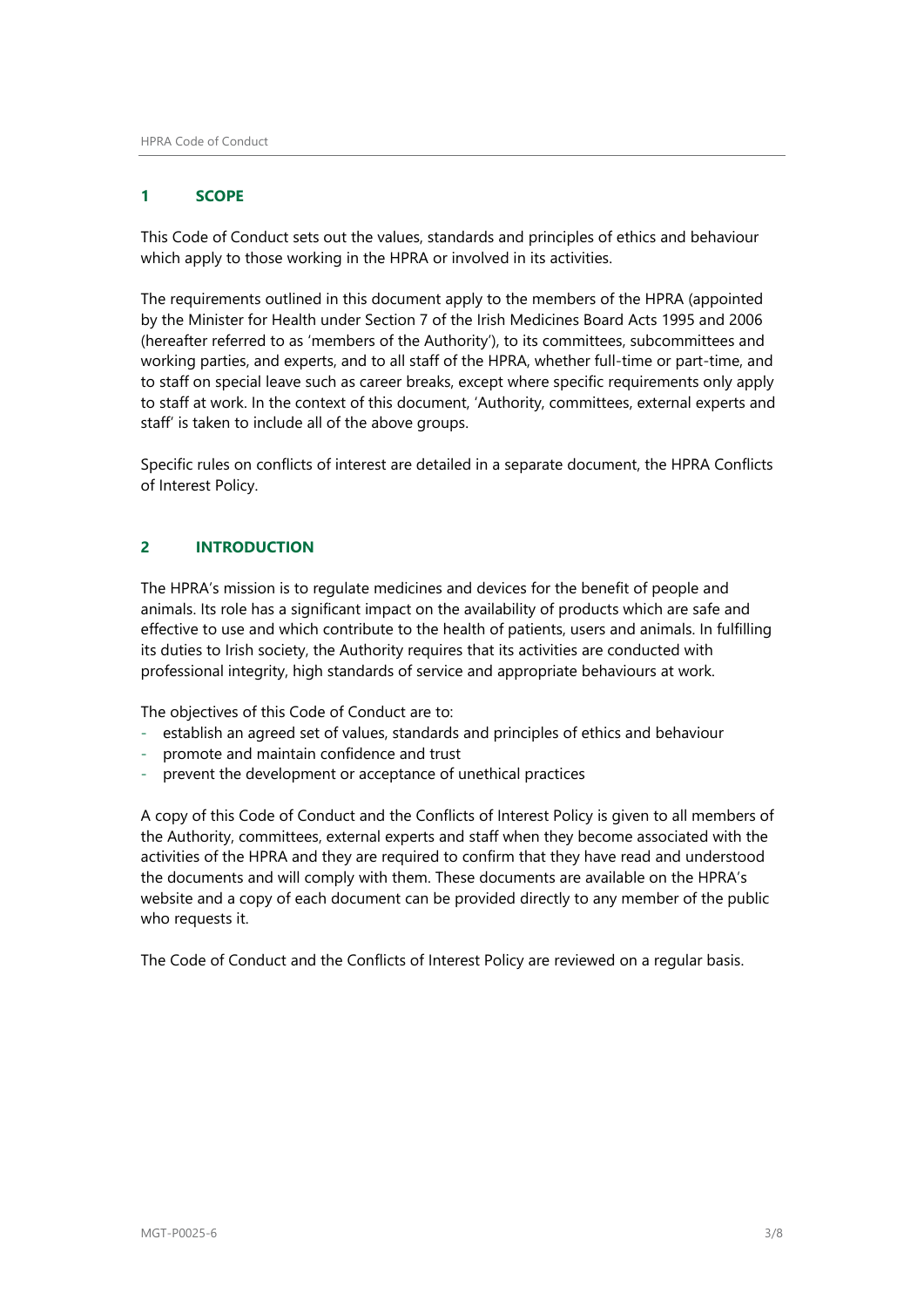# <span id="page-3-0"></span>**3 STANDARDS OF INTEGRITY**

#### <span id="page-3-1"></span>**3.1 Improper influence**

Members of the Authority, committees, external experts and staff must not:

- be guided by any outside influences of whatever kind, including political, commercial or stakeholder influences, or by personal interests
- be involved in taking a decision on a matter concerning their own beneficial interests or those of their family members and partners

#### <span id="page-3-2"></span>**3.2 Conflicts of interest**

The rules on conflicts of interest are derived from the following legislative sources:

- Irish Medicines Board Acts, 1995 and 2006,
- Ethics in Public Office Acts, 1995 and 2001.
- Directive 2001/83/FC

Section 24(1) of the Irish Medicines Board Acts states that:

*"Where the Chief Executive, a member of the Board, an employee of the Board, a member of a committee or of a subcommittee established under section 9, a consultant, adviser or other person engaged by the Board, has a pecuniary or other beneficial interest in, or material to, any matter which falls to be considered by the Board, a committee or a subcommittee, he or she shall comply with the following requirements –*

- *a) he or she shall disclose to the Board, committee or subcommittee, as the case may be, the nature of his or her interest in advance of any consideration of the matter,*
- *b) he or she shall neither influence nor seek to influence a decision in relation to the matter,*
- *c) he or she shall take no part in any consideration of the matter,*
- *d) if he or she is the Chief Executive of the Board, a member of the Board, an employee of the Board or a member of a committee or subcommittee established under section 9, he or she shall withdraw from the meeting for so long as the matter is being discussed or considered by the Board, committee or subcommittee and shall not vote or otherwise act as such Chief Executive or member in relation to the matter.*

All persons contributing to the activities of the HPRA must declare and describe any potential conflict of interest before undertaking any activity and signing this declaration is a condition of appointment. They may not participate in matters where they have a conflict of interest. Staff are specifically prohibited from having a financial or other interest in the industries which the HPRA regulates. In addition, staff must not be involved in outside employment or business interests in conflict with or in potential conflict with the HPRA's business or benefit financially from external sources by virtue of their HPRA employment. Staff members who intend to resign from the HPRA and take up employment in a sector or organisation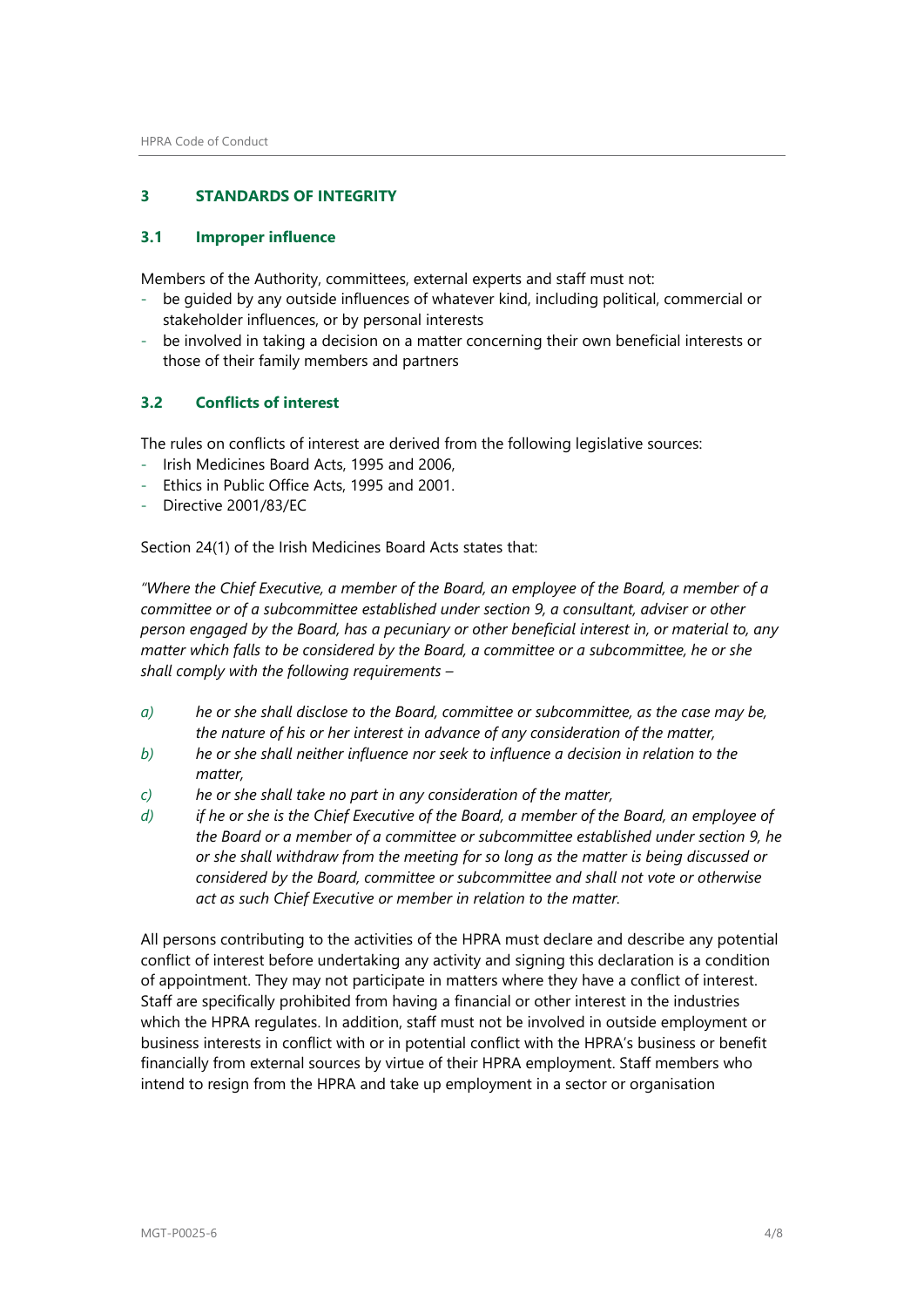regulated by the HPRA must declare this as an interest prior to accepting any employment offer and appropriate restrictions will be applied.

Gifts and hospitality must not be solicited, either directly or indirectly, for personal use, gain or benefit. The offer of any unsolicited gift or hospitality which could affect, or could be considered to affect, the ability of members of the Authority, committees, external experts and staff to perform their activities with independence and impartiality must be refused. However, gifts or hospitality of a modest nature may be retained provided the offer is declared to the individual's manager or committee chairperson.

Members of the Authority, committees, external experts and staff must comply with specific guidance on declarations of interest, gifts, hospitality, invitations to speak, fees, external activities and employment and expectations of employment as may be laid down from timeto-time.

Further information and direction on these and other aspects related to conflicts of interest is provided in the HPRA's Conflicts of Interest Policy.

# <span id="page-4-0"></span>**4 STANDARDS OF SERVICE**

### <span id="page-4-1"></span>**4.1 Disclosure of information**

Under the Freedom of Information Act 2014, individuals may access and correct personal information, may request access to all records held by the HPRA (consistent with the public interest and third-party rights in relation to the data) and may request access to the reasons for a decision taken by the HPRA. Staff will comply with the requirements of the Freedom of Information Act and will facilitate where possible other requests for information including oral requests. Guidance on how information is provided by the HPRA is given in the 'Guide to Information held by the HPRA'.

Staff who deal with personal data concerning members of the public will comply with applicable Irish and EU data protection legislation. Staff are prohibited from processing personal data for non-legitimate purposes or the transmission of such data to non-authorised persons.

Much of the information provided to the HPRA is of a confidential nature, relating to patients, healthcare professionals and the industries the HPRA regulates. Members of the Authority, committees, external experts and staff are obliged not to disclose any information obtained while performing, or as a result of performing, any activities on behalf of the HPRA. This does not apply to information in the public domain or in the possession of the person prior to undertaking the activities. The disclosure of information to government Ministers, to regulatory authorities in EU Member States, to other agencies with which the HPRA has appropriate reciprocal confidentiality agreements, or to parties with whom there is a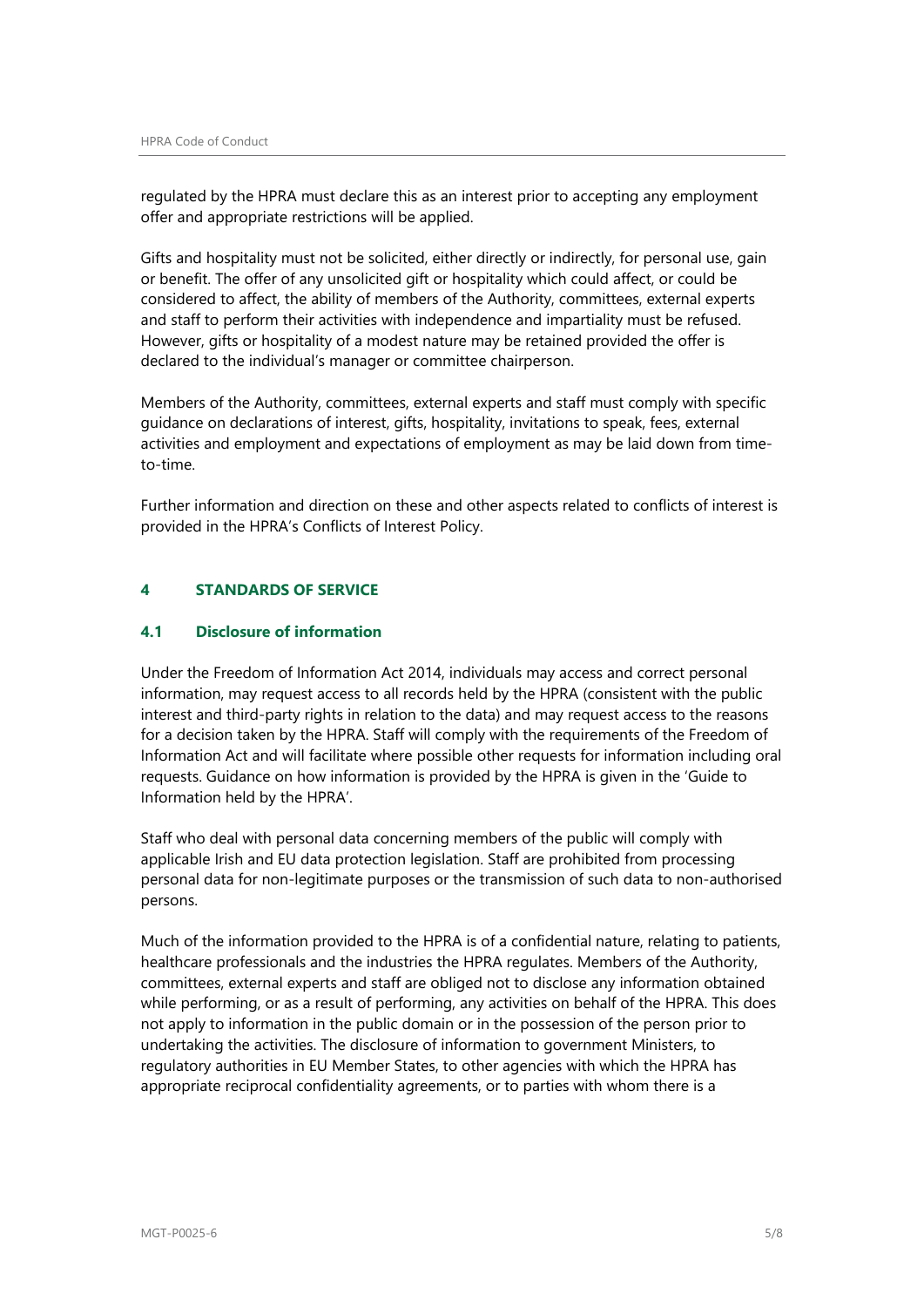legitimate requirement to share information may be permitted in compliance with legal obligations. Members of the Authority, committees, external experts and staff sign a confidentiality undertaking as a condition of appointment, and renew the undertaking annually.

Former members of the Authority should not retain documentation obtained during their terms as Authority members. Should they require access to papers from the time of their term, this can be facilitated by the Secretary to the Authority. The annual confidentiality undertaking signed by members of the Authority, its committees, external experts and staff includes provisions related to the handling and disposal of confidential documents.

Where, exceptionally, it is proposed to release confidential information in the public interest, the HPRA ensures that appropriate consultation with relevant third parties takes place prior to the release of any such information,

Those involved in the preparation and review of the HPRA's annual report and financial statements ensure that they accurately reflect the performance of the organisation and are not misleading or designed to be misleading.

# <span id="page-5-0"></span>**4.2 Respect for the law**

Members of the Authority, committees, external experts and staff will:

- act according to law and apply the rules and procedures laid down in Irish and European legislation;
- take due care that decisions which affect the rights or interests of individuals have a basis in law and that their content complies with the law; and
- exercise powers solely for the purposes for which they have been conferred by the relevant provisions of the legislation and in particular avoid using those powers for purposes which have no basis in the law or which are not motivated by any public interest.

### <span id="page-5-1"></span>**4.3 Financial transactions**

All activities relating to financial transactions, purchase of materials or the employment of staff are conducted in an open and objective manner to ensure that choices are seen to be based upon merit.

All persons engaged in purchasing goods or services on behalf of the HPRA have a duty to:

- act in the interests of the financial integrity of the HPRA and to seek value for money
- comply with tendering and purchasing procedures, as well as complying with prescribed levels of authority for sanctioning any relevant expenditure
- ensure that the requirements of the conflict of interest provisions are met in respect of any beneficial interest in a company which may supply goods or services to the HPRA
- comply with the system of internal controls to prevent fraud, corruption and other irregularities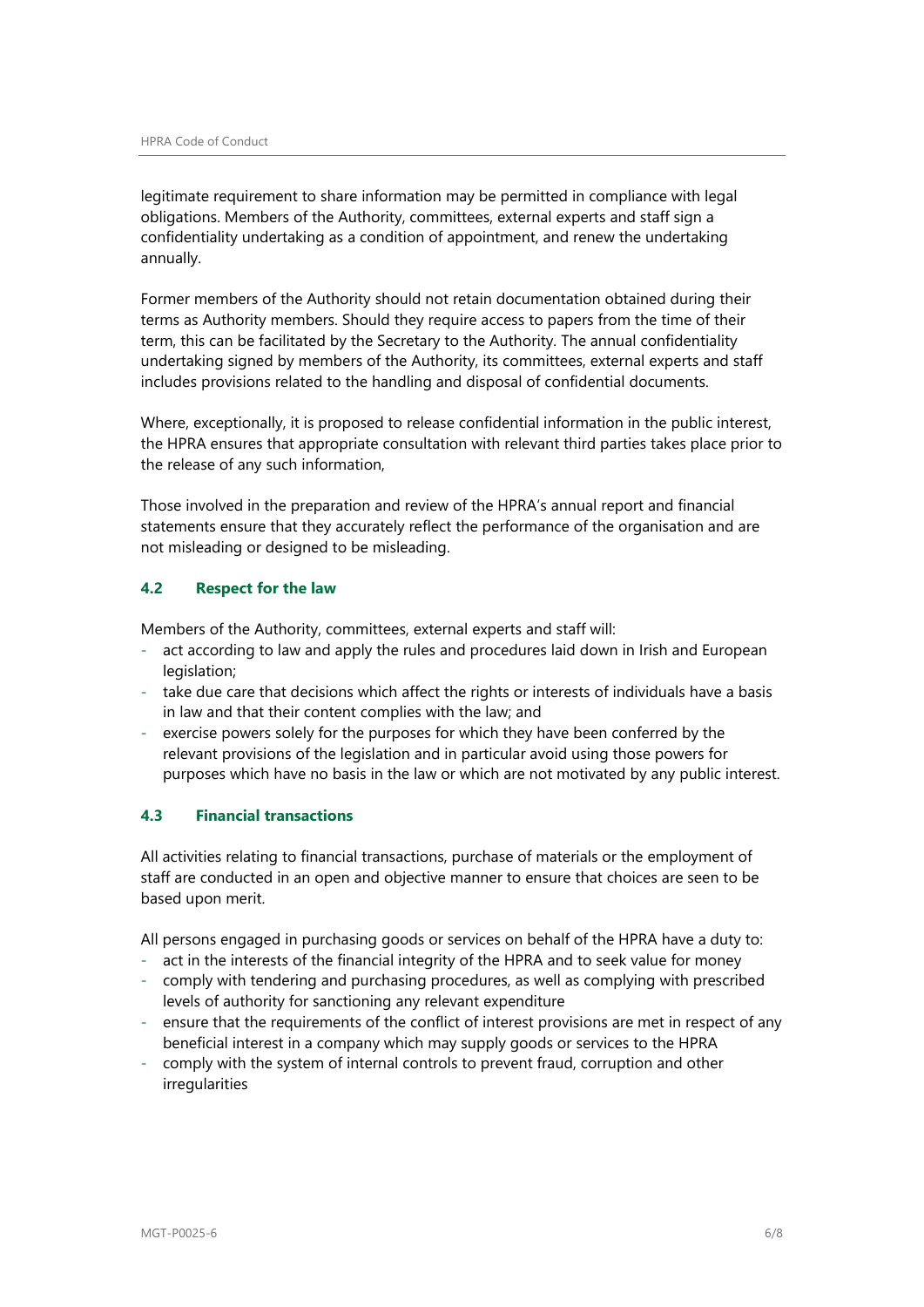#### <span id="page-6-0"></span>**4.4 Professionalism**

When dealing with stakeholders, staff will be service-minded, courteous and accessible. The ['Standards of Service'](https://www.hpra.ie/homepage/about-us/standards-of-service) section of the HPRA website outlines the standards of service which stakeholders may expect when contacting the HPRA.

Staff will follow the HPRA's procedures and practices, unless there are legitimate grounds for departing from them in an individual case.

When taking decisions, staff will:

- ensure that the measures taken are proportional to the aim pursued
- avoid restricting the rights of stakeholders or imposing charges on them when those restrictions or charges are not reasonable in relation to the purpose of the action pursued
- strike a fair balance between the interests of individual stakeholders and the general interests of public and animal health
- take into consideration the relevant factors and give each of them its proper weight in the decision, whilst excluding any irrelevant elements from consideration
- respect the legitimate and reasonable expectation of stakeholders that decisions will be consistent both between different staff and at different times

# <span id="page-6-1"></span>**4.5 Fairness**

Staff will act fairly and reasonably by:

- complying with employment equality and equal status legislation
- avoiding any unjustified discrimination between individuals based on nationality, sex, racial or ethnic origin, religion or belief, disability, age, or sexual orientation
- ensuring equality of treatment, i.e., persons who are in the same situation are treated in a similar manner
- ensuring that actions do not arbitrarily affect any stakeholder adversely or give preferential treatment to any stakeholder on any grounds whatsoever
- ensuring that any difference in treatment is justified by the objective relevant features of the particular case.

Internal audits are regularly performed to ensure ongoing compliance with these standards of service and members of the Authority, committees, external experts and staff are expected to participate as required and co-operate with the internal audit process.

# <span id="page-6-2"></span>**5 BEHAVIOURS AT WORK**

#### <span id="page-6-3"></span>**5.1 Loyalty**

Members of the Authority, committees, external experts and staff will be loyal to the HPRA and fully committed in all its activities, and conform to the highest standards of conduct.